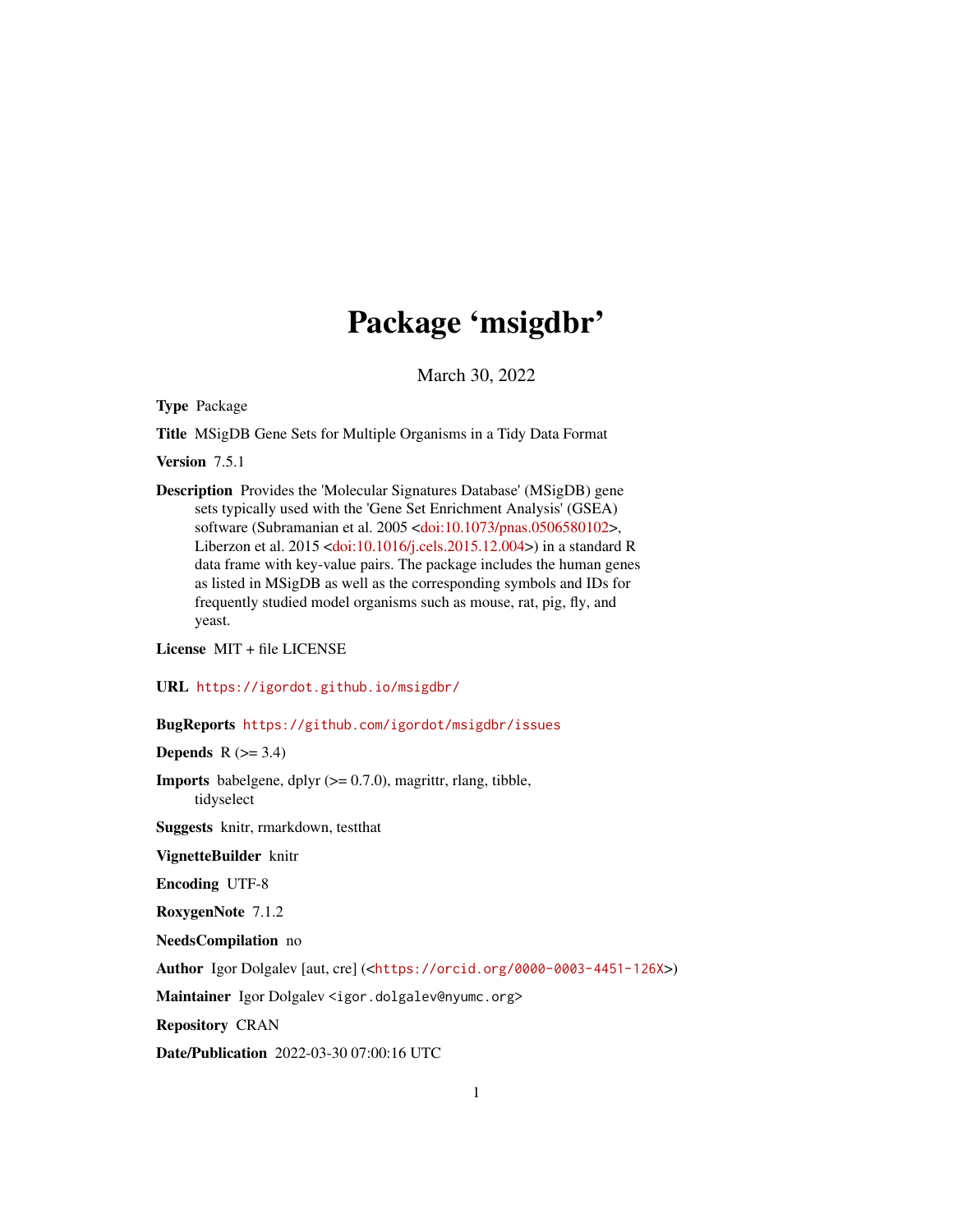## <span id="page-1-0"></span>R topics documented:

| Index |                                                                                                              |
|-------|--------------------------------------------------------------------------------------------------------------|
|       |                                                                                                              |
|       | $msigdbr_show_species \ldots \ldots \ldots \ldots \ldots \ldots \ldots \ldots \ldots \ldots \ldots \ldots 3$ |
|       |                                                                                                              |
|       |                                                                                                              |

msigdbr *Retrieve the gene sets data frame*

#### Description

Retrieve a data frame of gene sets and their member genes. The available species and collections can be checked with msigdbr\_species() and msigdbr\_collections().

### Usage

msigdbr(species = "Homo sapiens", category = NULL, subcategory = NULL)

#### Arguments

| species     | Species name, such as Homo sapiens or Mus musculus.    |
|-------------|--------------------------------------------------------|
| category    | MSigDB collection abbreviation, such as H or C1.       |
| subcategory | MSigDB sub-collection abbreviation, such as CGP or BP. |

#### Value

A data frame of gene sets with one gene per row.

#### References

<https://www.gsea-msigdb.org/gsea/msigdb/collections.jsp>

#### Examples

```
# get all human gene sets
```

```
msigdbr(species = "Homo sapiens")
```
# get mouse C2 (curated) CGP (chemical and genetic perturbations) gene sets

```
msigdbr(species = "Mus musculus", category = "C2", subcategory = "CGP")
```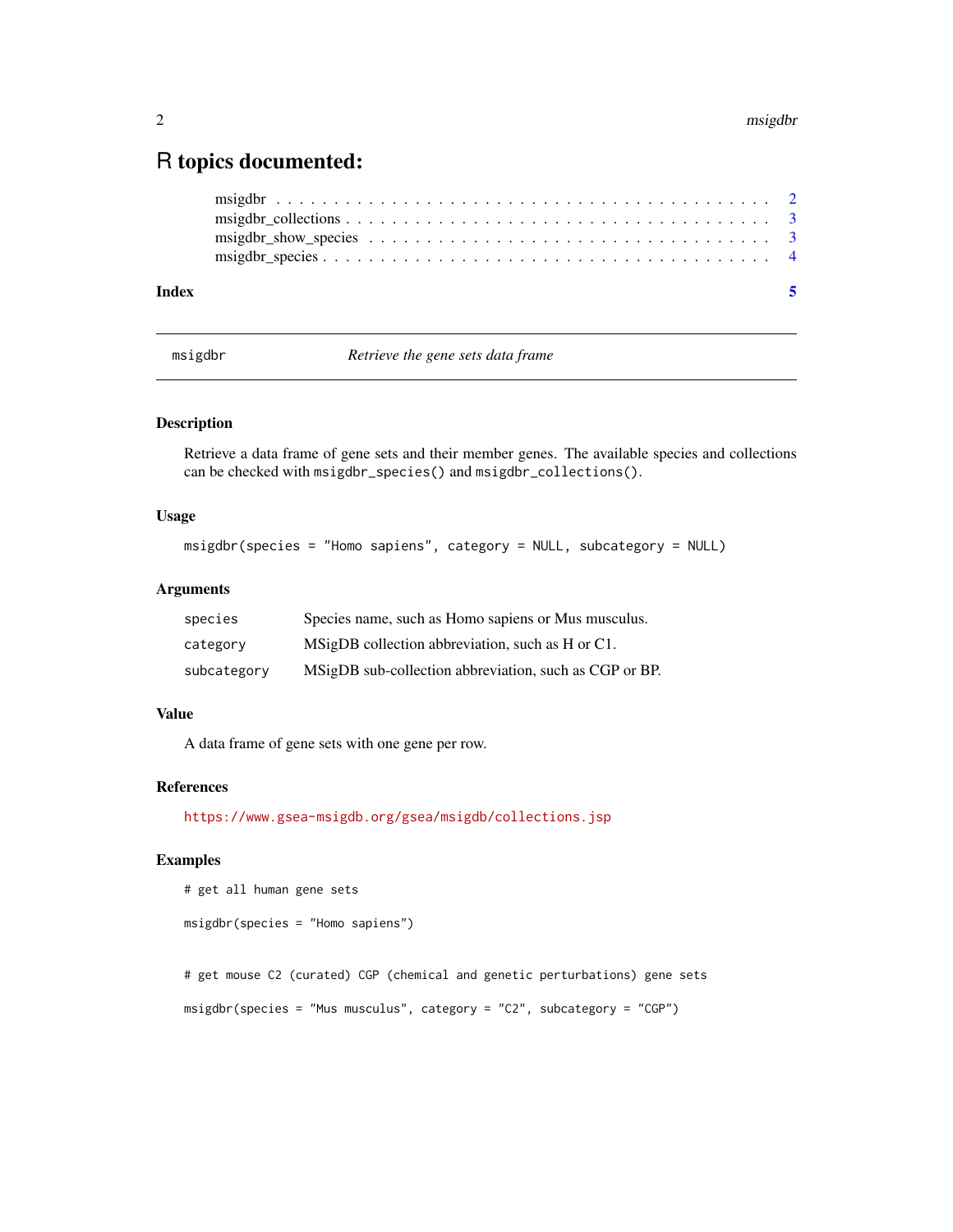<span id="page-2-0"></span>msigdbr\_collections *List the collections available in the msigdbr package*

#### Description

List the collections available in the msigdbr package

#### Usage

```
msigdbr_collections()
```
#### Value

A data frame of the available collections.

#### Examples

msigdbr\_collections()

msigdbr\_show\_species *List the species available in the msigdbr package*

#### Description

This function is being deprecated and replaced by msigdbr\_species().

#### Usage

msigdbr\_show\_species()

#### Value

A vector of possible species.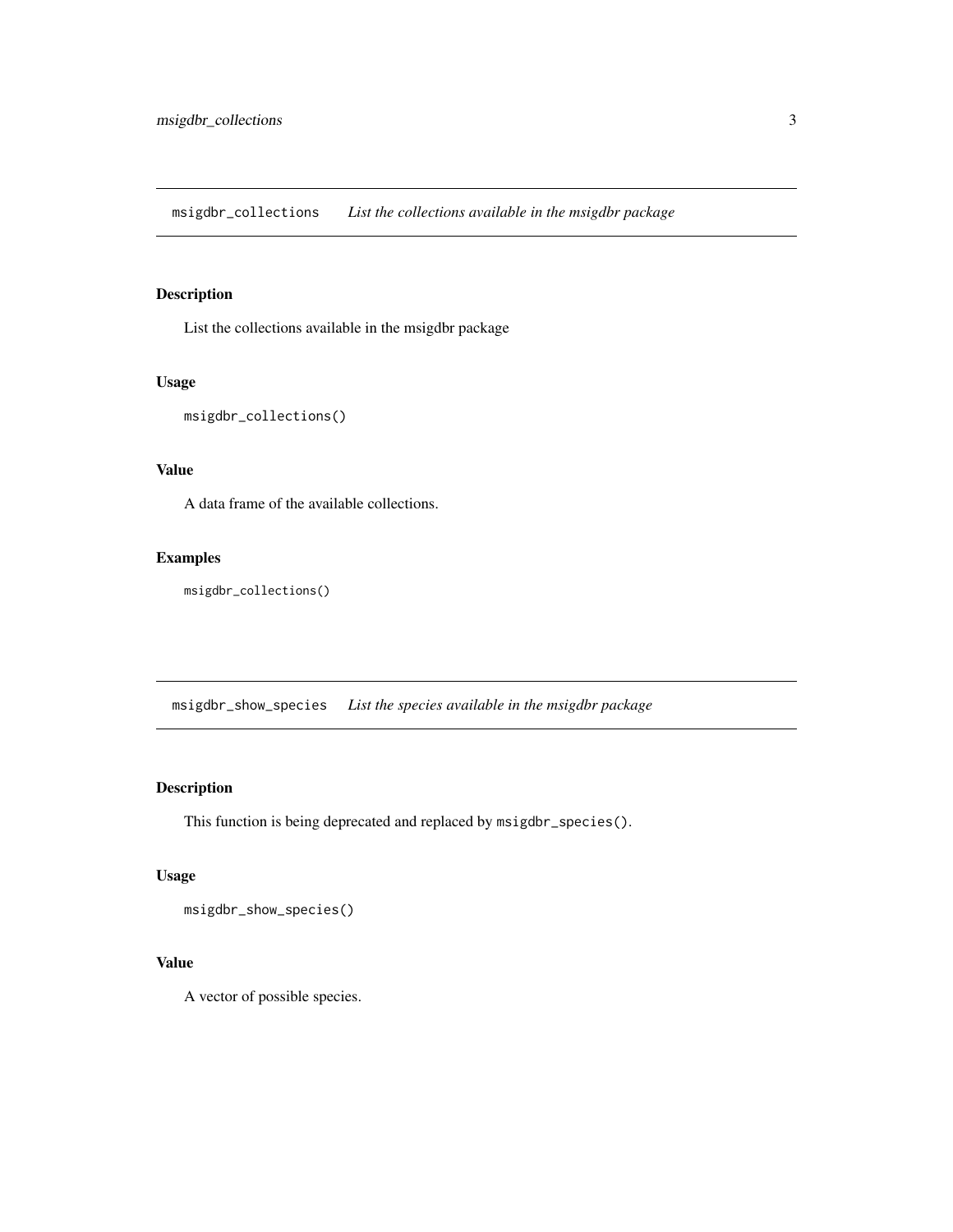<span id="page-3-0"></span>

### Description

List the species available in the msigdbr package

#### Usage

```
msigdbr_species()
```
#### Value

A data frame of the available species.

#### Examples

msigdbr\_species()